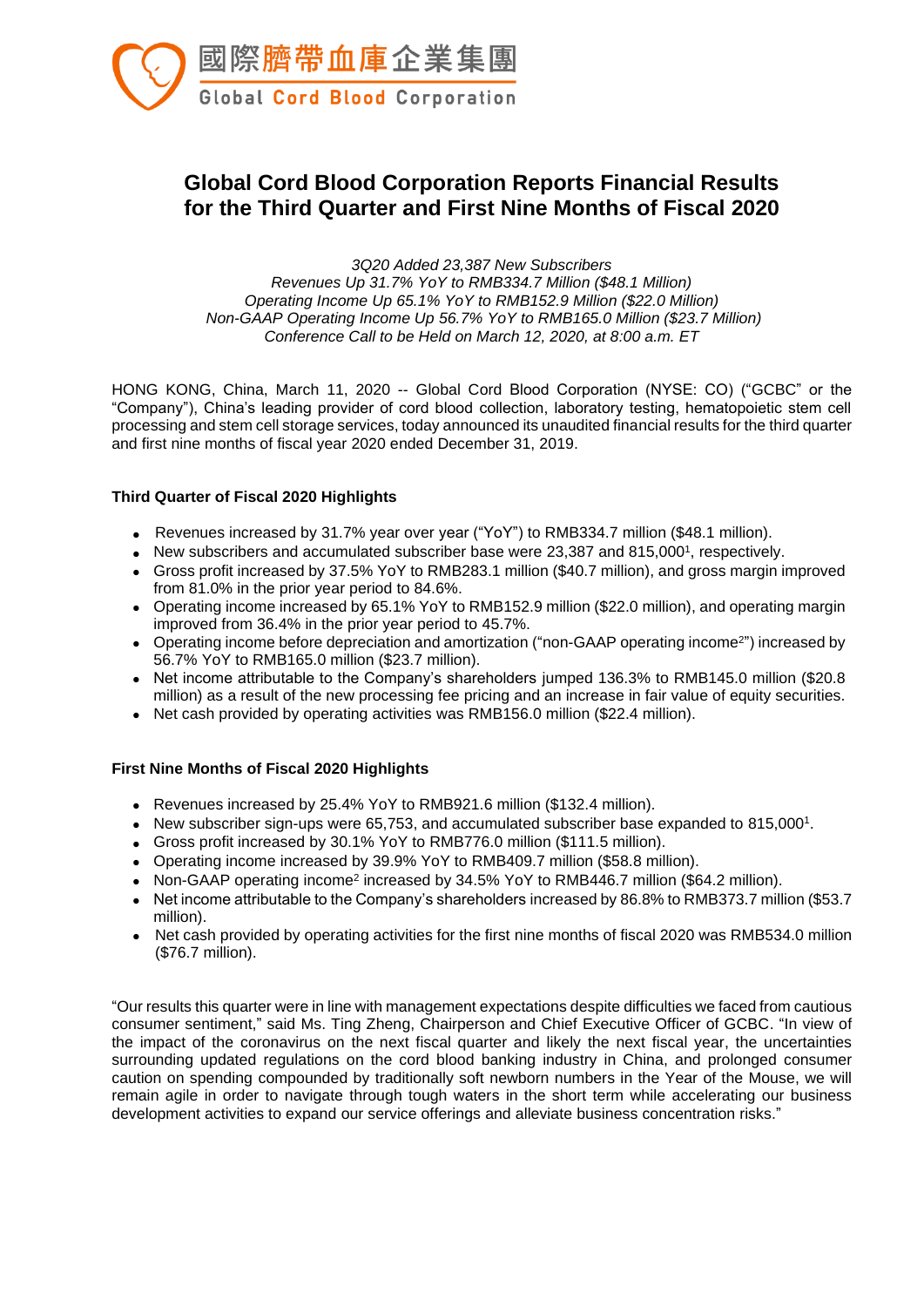|                                                          | Three Months Ended December 31, |            |             | Nine Months Ended December 31, |            |         |
|----------------------------------------------------------|---------------------------------|------------|-------------|--------------------------------|------------|---------|
|                                                          | 2018                            | 2019       |             | 2018                           | 2019       |         |
| (in thousands)                                           | <b>RMB</b>                      | <b>RMB</b> | <b>US\$</b> | <b>RMB</b>                     | <b>RMB</b> | US\$    |
| Revenues                                                 | 254,178                         | 334,733    | 48,082      | 735,103                        | 921,572    | 132,376 |
| Gross Profit                                             | 205,947                         | 283,127    | 40,669      | 596,451                        | 775,902    | 111,452 |
| Operating Income <sup>3</sup><br>Change in Fair Value of | 92,595                          | 152,873    | 21,959      | 292,803                        | 409,694    | 58,848  |
| <b>Equity Securities</b>                                 | (28, 385)                       | 8,047      | 1,156       | (68, 651)                      | 10,983     | 1,578   |
| Net Income Attributable to<br>the Company's              |                                 |            |             |                                |            |         |
| Shareholders                                             | 61,360                          | 145,013    | 20,830      | 200,016                        | 373,710    | 53,681  |
| Earnings per Ordinary<br>Share (RMB/US\$)                |                                 |            |             |                                |            |         |
| – Basic                                                  | 0.51                            | 1.19       | 0.17        | 1.66                           | 3.07       | 0.44    |
| - Diluted                                                | 0.51                            | 1.19       | 0.17        | 1.65                           | 3.07       | 0.44    |
| Revenues Breakdown (%)<br>Processing Fees and            |                                 |            |             |                                |            |         |
| <b>Other Services</b>                                    | 61.9%                           | 65.3%      |             | 61.5%                          | 63.6%      |         |
| Storage Fees                                             | 38.1%                           | 34.7%      |             | 38.5%                          | 36.4%      |         |
| <b>New Subscribers</b>                                   |                                 |            |             |                                |            |         |
| (persons)                                                | 23,663                          | 23,387     |             | 67,172                         | 65,753     |         |
| <b>Total Accumulated</b><br>Subscribers (persons)        | 728,279                         | 815,0001   |             | 728,279                        | 815,0001   |         |

# **Summary – Third Quarter and First Nine Months Ended December 31, 2018 and 2019**

# **Summary – Selected Cash Flow Statement Items**

|                                                                  | Three Months Ended December 31, |            |           | Nine Months Ended December 31, |            |           |  |
|------------------------------------------------------------------|---------------------------------|------------|-----------|--------------------------------|------------|-----------|--|
| (in thousands)                                                   | 2018                            | 2019       |           | 2018                           | 2019       |           |  |
|                                                                  | <b>RMB</b>                      | <b>RMB</b> | US\$      | <b>RMB</b>                     | <b>RMB</b> | US\$      |  |
| Net cash provided by<br>operating activities<br>Net cash used in | 183,689                         | 156.031    | 22.413    | 570.623                        | 534.042    | 76,710    |  |
| investing activities<br>Net cash used in                         | (13, 754)                       | (139, 806) | (20, 082) | (29, 702)                      | (145.035)  | (20, 833) |  |
| financing activities                                             |                                 |            | ۰         | (18, 173)                      | (4,039)    | (580)     |  |

### **Third Quarter of Fiscal 2020 Financial Results**

*REVENUES.* Revenues increased by 31.7% YoY to RMB334.7 million (\$48.1 million) in the third quarter of fiscal 2020. The increase was mainly driven by the implementation of a new processing fee in April 2019 as well as growth in the Company's total subscriber base.

The Company recruited 23,387 new subscribers during the reporting quarter. Revenues generated from processing fees and other services increased by 38.9% YoY to RMB218.5 million (\$31.4 million). Revenues from processing fees and other services as a percentage of total revenues was 65.3% compared to 61.9% in the prior year period.

Revenues generated from storage fees increased by 20.0% YoY to RMB116.3 million (\$16.7 million) in the reporting quarter. The accumulated subscriber base as of December 31, 2019, reached 815,000<sup>1</sup>.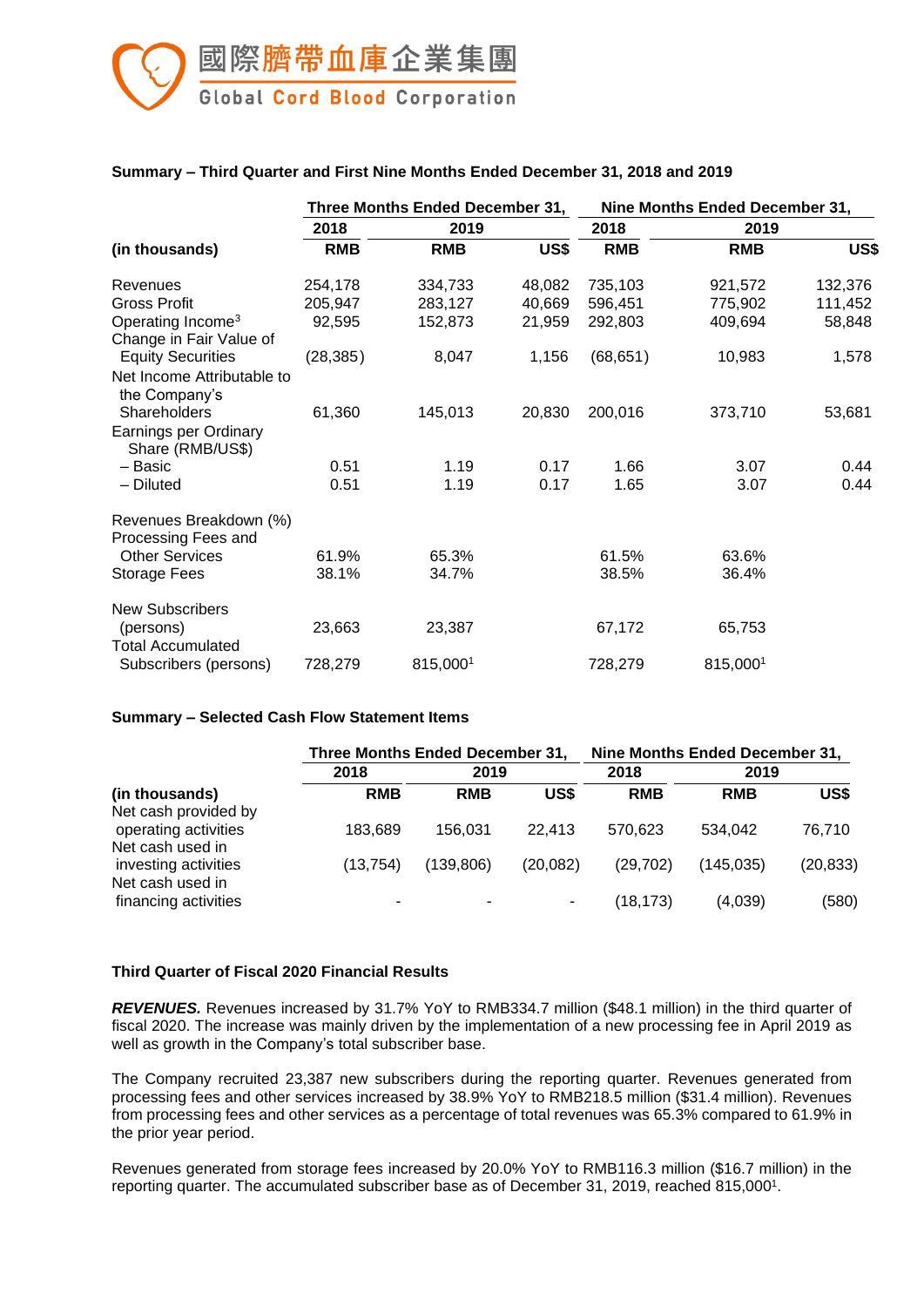

*GROSS PROFIT.* Gross profit for the third quarter increased by 37.5% YoY to RMB283.1 million (\$40.7 million). Gross margin improved to 84.6% from 81.0% in the prior year period, mainly driven by the increase in processing fees, while raw material costs continued to rise.

*OPERATING INCOME.* Operating income for the reporting quarter increased by 65.1% YoY to RMB152.9 million (\$22.0 million), mainly driven by margin expansion as a result of new processing pricing and steady storage revenue growth. Operating margin increased by approximately 9 percentage points YoY to 45.7%. Depreciation and amortization expenses for the third quarter were RMB12.1 million (\$1.7 million) compared to RMB12.7 million in the same period last year. Non-GAAP operating income<sup>2</sup> increased by 56.7% YoY to RMB165.0 million (\$23.7 million) in the reporting quarter.

*Research and Development Expenses.* Research and development expenses amounted to RMB6.4 million (\$0.9 million) compared to RMB3.7 million in the prior year period as the Company continued to advance its services through improved technology.

*Sales and Marketing Expenses.* Sales and marketing expenses increased by 17.1% YoY to RMB75.9 million (\$10.9 million). The Company continued to strengthen its sales teams through new recruits and awards under its incentive schemes. In the reporting quarter, higher marketing and promotion spending was incurred as the Company dedicated more resources to promote public awareness among potential clients. Sales and marketing expenses as a percentage of revenues was 22.7%, down by 2.8 percentage points from the prior year period but up by 2.0 percentage points from the previous quarter.

*General and Administrative Expenses.* General and administrative expenses amounted to RMB47.9 million (\$6.9 million) compared to RMB44.8 million in the same quarter last year as the increase in labor costs outgrew cost savings mechanisms and lower provisions. General and administrative expenses as a percentage of revenues declined by 3.3 percentage points YoY to 14.3% in the reporting quarter.

#### *OTHER INCOME AND EXPENSES.*

*Change in Fair Value of Equity Securities.* In the third quarter, the Company recognized an increase in fair value of equity securities, or "mark-to-market gain," of RMB8.0 million (\$1.2 million) compared to the mark-to-market loss of RMB28.4 million in the prior year period. The changes were mainly attributable to the valuation of the Company's investments in equity securities.

*NET INCOME ATTRIBUTABLE TO THE COMPANY'S SHAREHOLDERS.* As a result of the new processing fee pricing and an increase in fair value of equity securities, income before income tax for the third quarter increased by 128.5% YoY to RMB171.8 million (\$24.7 million). Income tax expense was RMB25.6 million (\$3.7 million). Net income attributable to the Company's shareholders increased by 136.3% YoY to RMB145.0 million (\$20.8 million). Net margin for the reporting quarter improved to 43.3% from 24.1% in the prior year period.

*EARNINGS PER SHARE.* Basic and diluted earnings per ordinary share for the third quarter of fiscal 2020 was RMB1.19 (\$0.17).

#### **First Nine Months of Fiscal 2020 Financial Results**

For the first nine months of fiscal year 2020, total revenues increased by 25.4% YoY to RMB921.6 million (\$132.4 million). The increase was mainly attributable to the new processing fee as well as an increase in the Company's storage fee revenues from its accumulated subscriber base. Revenues from processing fees and other services increased by 29.6% YoY to RMB586.4 million (\$84.3 million), and revenues from storage fees increased by 18.5% YoY to RMB335.2 million (\$48.1 million). Gross profit increased by 30.1% YoY to RMB775.9 million (\$111.5 million). Operating income increased by 39.9% YoY to RMB409.7 million (\$58.8 million). Non-GAAP operating income<sup>2</sup> increased by 34.5% YoY to RMB446.7 million (\$64.2 million). Net income attributable to the Company's shareholders improved by 86.8% to RMB373.7 million (\$53.7 million). Basic and diluted earnings per ordinary share was RMB3.07 (\$0.44). Net cash provided by operating activities in the first nine months of fiscal 2020 was RMB534.0 million (\$76.7 million).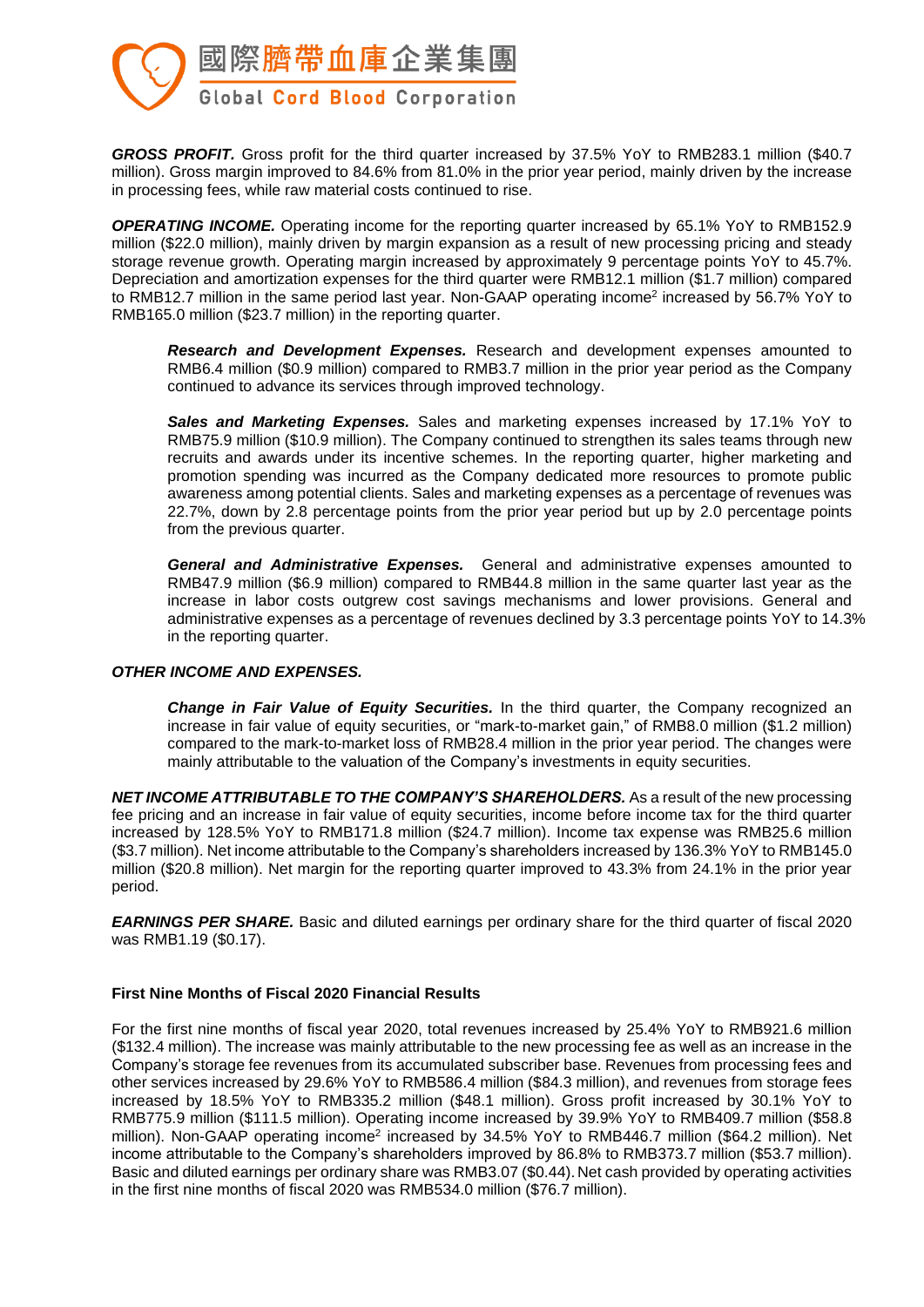

#### **Recent Developments**

• On June 4, 2019, the board of directors of the Company (the "Board") received a non-binding proposal letter from Cordlife Group Limited ("Cordlife"), a company listed on the Mainboard of the Singapore Exchange Securities Trading Limited ("SGX"), pursuant to which Cordlife proposed to combine the businesses of Cordlife and the Company, by way of a statutory merger. According to the letter, Cordlife would issue approximately 2,497.9 million ordinary shares at an issue price of SGD0.5 per ordinary share in exchange for all of the outstanding ordinary shares of the Company at \$7.50 per ordinary share. Upon completion of the proposed transaction, the Company's ordinary shares would be delisted from the New York Stock Exchange, and Cordlife ordinary shares would continue to trade on the SGX. On June 5, 2019, the Board formed a special committee of independent directors (the "Special Committee") who are not affiliated with Cordlife to evaluate such proposal.

On November 11, 2019, the Company appointed Mr. Jack Chow as an independent non-executive director ("INED") of the Board. Mr. Chow has extensive professional experience and a broad network in the finance and investment industry. He replaced Mr. Mark Chen as a member of the Audit Committee and Ms. Jennifer Weng as a member of the Special Committee. Mr. Chow also joined the Board's Compensation Committee and Nominating and Corporate Governance Committee.

On February 6, 2020, the Company appointed Mr. Jacky Cheng as an INED of the Board. Mr. Cheng has extensive professional experience and knowledge in legal and compliance and Chinese laws. He joined the Board's Compensation Committee as a member and the Company's Special Committee as a member. Currently, the Special Committee is composed of four members, including Mr. Mark Chen, Dr. Ken Lu, Mr. Jack Chow, and Mr. Jacky Cheng.

• The Company cautions its shareholders and others considering trading its ordinary shares that no decisions have been made with respect to the Company's response to the proposed transaction with Cordlife. The proposed transaction is still subject to various conditions, including but not limited to, completion of due diligence, parties entering into a definitive agreement, and/or each of Cordlife and the Company obtaining its relevant regulatory and shareholder approvals. In addition, litigation has been filed in the Cayman Islands challenging the proposed transaction. There can be no assurance that any definitive offer will be made, that any agreement will be executed, or that this or any other transaction will be approved or consummated.

### **Conference Call**

The Company will host a conference call at 8:00 a.m. ET on Thursday, March 12, 2020, to discuss its financial performance and give a brief overview of the Company's recent developments, followed by a question and answer session. Interested parties can access the audio webcast through the Company's IR website at http://ir.globalcordbloodcorp.com. A replay of the webcast will be accessible two hours after the conference call and available for seven days at the same URL above. Listeners can also access the call by dialing 1-646- 722-4977 or 1-855-824-5644 for US callers, or +852-3027-6500 for Hong Kong callers, access code: 66192143#.

<sup>1</sup> During the three months and nine months ended December 31, 2019, 23,387 and 65,753 new subscribers were recruited, respectively. The Company reclassified 199 and 1,026 private cord blood units as donated cord blood units during the three months and nine months ended December 31, 2019, respectively, after the Company determined that the recoverability of these prior private cord blood banking subscribers was remote. Therefore, the Company terminated their subscription services according to the subscription contracts and these units are being treated as if they were donated cord blood units and will be part of the Company's non-current inventories. Hence, the net accumulated subscriber base was 815,000 as of December 31, 2019.

<sup>&</sup>lt;sup>2</sup> See exhibit 3 to this press release for a reconciliation of non-GAAP operating income to exclude the non-cash items related to the depreciation and amortization expenses to the comparable financial measure prepared in accordance with U.S. generally accepted accounting principles ("U.S. GAAP").

<sup>&</sup>lt;sup>3</sup> The reported operating income for the three months ended December 31, 2018 and 2019 included depreciation and amortization expenses related to property, plant and equipment and intangible assets of RMB12.7 million and RMB12.1 million (\$1.7 million),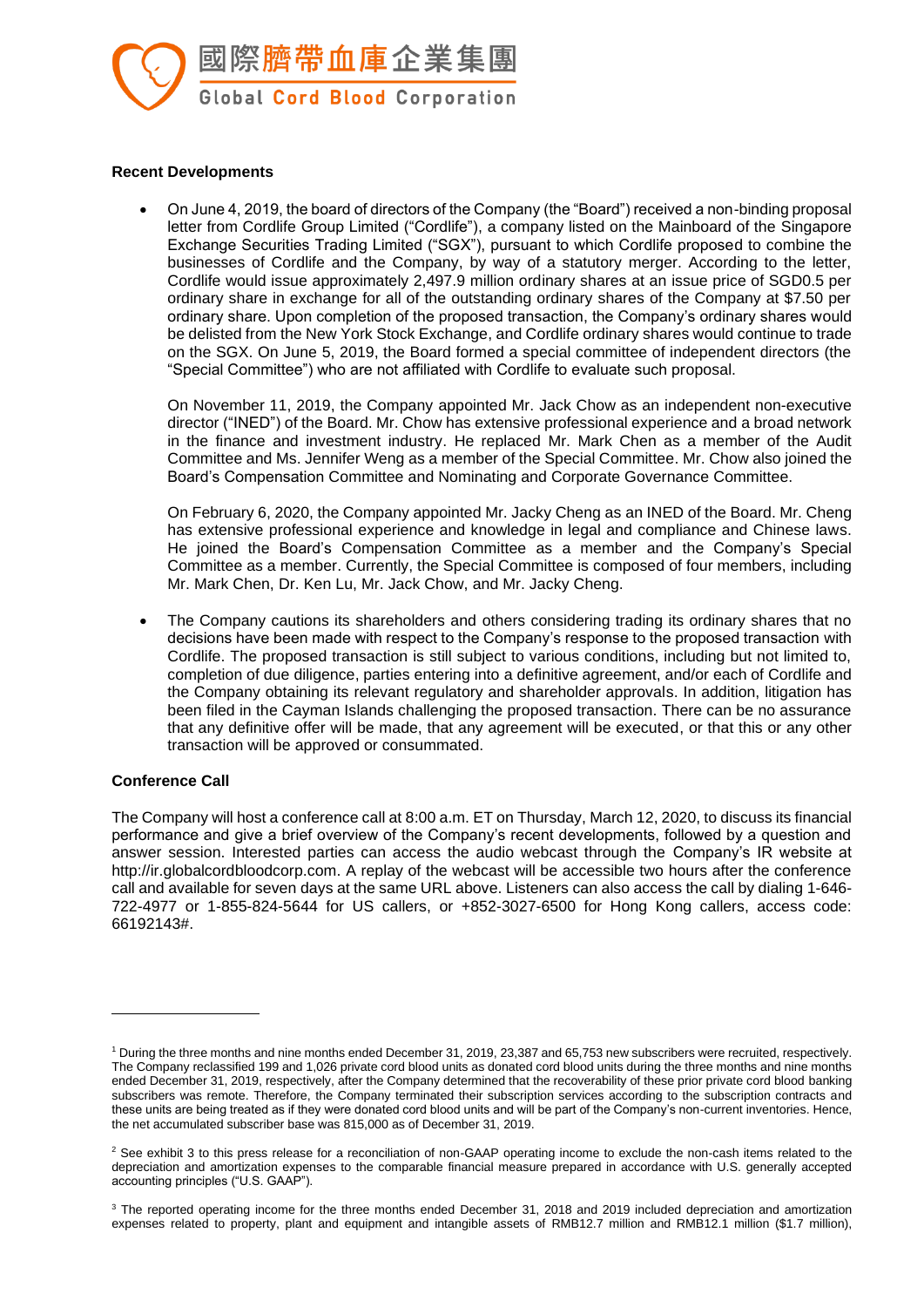

respectively. The reported operating income for the nine months ended December 31, 2018 and 2019 included depreciation and amortization expenses related to property, plant and equipment and intangible assets of RMB39.3 million and RMB37.0 million (\$5.3 million), respectively.

## **Use of Non-GAAP Financial Measures**

GAAP results for the three months and nine months ended December 31, 2019, include non-cash items related to depreciation and amortization expenses. To supplement the Company's unaudited condensed consolidated financial statements presented on a U.S. GAAP basis, the Company has provided adjusted financial information excluding the impact of these items in this press release. The non-GAAP financial measure represents non-GAAP operating income. Such adjustment is a departure of U.S. GAAP; however, the Company's management believes that these adjusted measures provide investors with a better understanding of how the results relate to the Company's historical performance. Also, management uses non-GAAP operating income as a measurement tool for evaluating actual operating performance compared to budget and prior periods. These adjusted measures should not be considered an alternative to operating income, or any other measure of financial performance or liquidity presented in accordance with U.S. GAAP. These measures are not necessarily comparable to a similarly titled measure of another company. A reconciliation of the adjustments to U.S. GAAP results appears in exhibit 3 accompanying this press release. This additional adjusted information is not meant to be considered in isolation or as a substitute for U.S. GAAP financials. The adjusted financial information that the Company provides also may differ from the adjusted information provided by other companies.

#### **About Global Cord Blood Corporation**

Global Cord Blood Corporation is the first and largest umbilical cord blood banking operator in China in terms of geographical coverage and the only cord blood banking operator with multiple licenses. Global Cord Blood Corporation provides cord blood collection, laboratory testing, hematopoietic stem cell processing and stem cell storage services. For more information, please visit the Company's website at: http://www.globalcordbloodcorp.com.

#### **Safe Harbor Statement**

This press release contains forward-looking statements within the meaning of Section 27A of the Securities Act of 1933, and Section 21E of the Securities Exchange Act of 1934. These statements relate to future events or the Company's future financial performance. The Company has attempted to identify forwardlooking statements by terminology including "anticipates", "believes", "expects", "can", "continue", "could", "estimates", "intends", "may", "plans", "potential", "predict", "should" or "will" or the negative of these terms or other comparable terminology. These statements are only predictions, uncertainties and other factors may cause the Company's actual results, levels of activity, performance or achievements to be materially different from any future results, levels of activity, performance or achievements expressed or implied by these forward-looking statements. The information in this press release is not intended to project future performance of the Company. Although the Company believes that the expectations reflected in the forward-looking statements are reasonable, the Company does not guarantee future results, levels of activity, performance or achievements. The Company expectations are as of the date this press release is issued, and the Company does not intend to update any of the forward-looking statements after the date this press release is issued to conform these statements to actual results, unless required by law.

The forward-looking statements included in this press release are subject to risks, uncertainties and assumptions about the Company's businesses and business environments. These statements reflect the Company's current views with respect to future events and are not a guarantee of future performance. Actual results of the Company's operations may differ materially from information contained in the forward-looking statements as a result of risk factors some of which include, among other things: the effects of the current 2019-nCoV outbreak, including the inability of the Company's salesforce to return to work due to current lockdowns implemented in various cities in the PRC and the imposition by some hospitals in the PRC of restrictions on entrance to solely to hospital staff and patients; levels of consumer confidence in the healthcare services sector generally in the PRC as a result of the outbreak; the length of the 2019-nCoV outbreak and severity of such outbreak across the globe; the pace of recovery following the 2019-nCoV outbreak; continued compliance with government regulations regarding cord blood banking in the People's Republic of China, or PRC and any other jurisdiction in which the Company conducts its operations; changing legislation or regulatory environments in the PRC and any other jurisdiction in which the Company conducts its operations;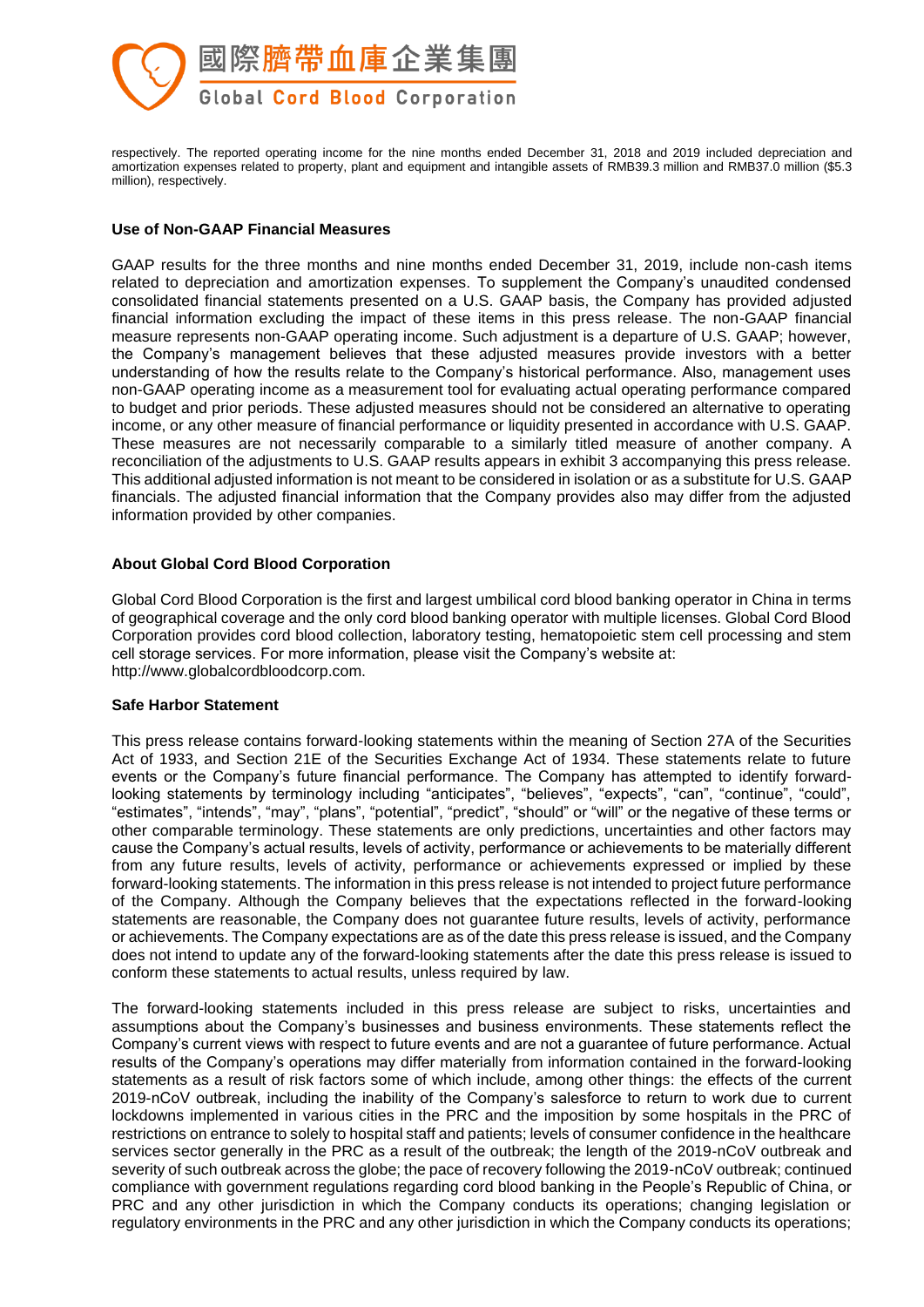

the acceptance by subscribers of the Company's different pricing and payment options and reaction to the introduction of the Company's premium-quality pricing strategy; demographic trends in the regions of the PRC in which the Company is the exclusive licensed cord blood banking operator; labor and personnel relations; the existence of a significant shareholder able to influence and direct the corporate policies of the Company; credit risks affecting the Company's revenue and profitability; changes in the healthcare industry, including those which may result in the use of stem cell therapies becoming redundant or obsolete; the Company's ability to effectively manage its growth, including maintaining effective controls and procedures and attracting and retaining key management and personnel; changing interpretations of generally accepted accounting principles; the availability of capital resources, including in the form of capital markets financing opportunities, in light of industry developments affecting issuers that have pursued a "reverse merger" with an operating company based in China, the presence of a new majority shareholder, international pressure on trade and currency against the PRC and its potential impact on the PRC consumer behavior, as well as general economic conditions; the non-binding proposal letter from Cordlife and the potential transaction contemplated by such letter, and other relevant risks detailed in the Company's filings with the Securities and Exchange Commission in the United States.

This announcement contains translations of certain Renminbi amounts into U.S. dollars at specified rates solely for the convenience of readers. Unless otherwise noted, all translations from Renminbi to U.S. dollars as of and for the period ended December 31, 2019 were made at the noon buying rate of RMB6.9618 to \$1.00 on December 31, 2019 in the City of New York for cable transfers in Renminbi per U.S. dollar as certified for customs purposes by the Federal Reserve Bank of New York. Global Cord Blood Corporation makes no representation that the Renminbi or U.S. dollar amounts referred to in this press release could have been or could be converted into U.S. dollars or Renminbi, at any particular rate or at all.

#### **For more information, please contact:**

Global Cord Blood Corporation Investor Relations Department Tel: (+852) 3605-8180 Email: ir@globalcordbloodcorp.com

ICR, Inc. William Zima Tel: (+86) 10-6583-7511 U.S. Tel: (646) 405-5185 Email: William.zima@icrinc.com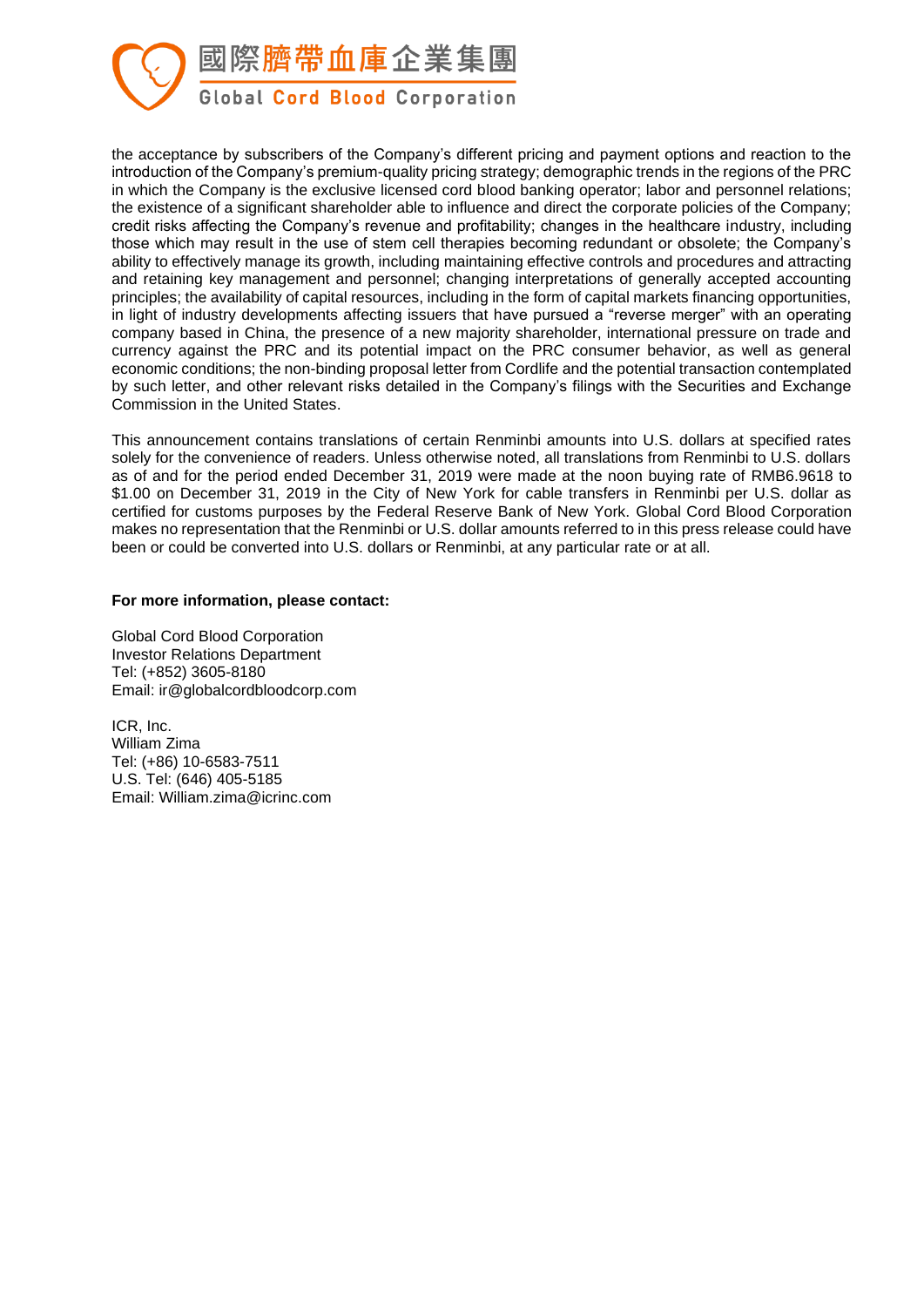

**EXHIBIT 1**

#### **GLOBAL CORD BLOOD CORPORATION UNAUDITED CONDENSED CONSOLIDATED BALANCE SHEETS** As of March and December 31, 2019

|                                                              | March 31,<br>2019 | December 31,<br>2019 |           |
|--------------------------------------------------------------|-------------------|----------------------|-----------|
|                                                              | <b>RMB</b>        | <b>RMB</b>           | US\$      |
|                                                              |                   | (in thousands)       |           |
| <b>ASSETS</b>                                                |                   |                      |           |
| <b>Current assets</b>                                        |                   |                      |           |
| Cash and cash equivalents                                    | 4,997,861         | 5,386,386            | 773,706   |
| Accounts receivable, less allowance for doubtful accounts    |                   |                      |           |
| (March 31, 2019: RMB89,634; December 31, 2019:               |                   |                      |           |
| RMB113,783 (US\$16,344))                                     | 96,923            | 98,102               | 14,091    |
| Inventories                                                  | 27,612            | 34,368               | 4,937     |
| Prepaid expenses and other receivables                       | 25,532            | 28,235               | 4,056     |
| <b>Total current assets</b>                                  | 5,147,928         | 5,547,091            | 796,790   |
| Property, plant and equipment, net                           | 545,340           | 530,368              | 76,182    |
| Operating lease right-of-use assets <sup>4</sup>             |                   | 5,325                | 765       |
| Non-current deposits                                         | 236,719           | 347,511              | 49,917    |
| Non-current accounts receivable, less allowance for doubtful |                   |                      |           |
| accounts (March 31, 2019: RMB74,800; December 31,            |                   |                      |           |
| 2019: RMB72,573 (US\$10,424))                                | 104,857           | 140,817              | 20,228    |
| Inventories                                                  | 77,194            | 82,660               | 11,873    |
| Intangible assets, net                                       | 97,444            | 93,978               | 13,499    |
| Investment in equity securities at fair value                | 107,362           | 123,416              | 17,728    |
| Other equity investment                                      | 189,129           | 189,129              | 27,167    |
| Deferred tax assets                                          | 44,981            | 51,199               | 7,354     |
| <b>Total assets</b>                                          | 6,550,954         | 7,111,494            | 1,021,503 |
| <b>LIABILITIES</b>                                           |                   |                      |           |
| <b>Current liabilities</b>                                   |                   |                      |           |
| Accounts payable                                             | 33,566            | 15,615               | 2,243     |
| Accrued expenses and other payables                          | 79,977            | 109,408              | 15,716    |
| Operating lease liabilities <sup>4</sup>                     |                   | 3,354                | 482       |
| Deferred revenue                                             | 461,986           | 436,355              | 62,678    |
| Income tax payable                                           | 20,113            | 30,358               | 4,361     |
| <b>Total current liabilities</b>                             | 595,642           | 595,090              | 85,480    |
| Non-current deferred revenue                                 | 2,108,442         | 2,260,586            | 324,713   |
| Non-current operating lease liabilities <sup>4</sup>         |                   | 1,812                | 260       |
| Other non-current liabilities                                | 404,482           | 442,388              | 63,545    |
| Deferred tax liabilities                                     | 19,626            | 18,494               | 2,656     |
| <b>Total liabilities</b>                                     | 3,128,192         | 3,318,370            | 476,654   |

<sup>4</sup> Since April 1, 2019, the Company adopted Accounting Standards Update Topic 842 using a modified retrospective transition approach which resulted in the recognition of right-of-use assets and lease liabilities for operating leases as of April 1, 2019 of approximately RMB6.9 million and RMB5.8 million, respectively.

\_\_\_\_\_\_\_\_\_\_\_\_\_\_\_\_\_\_\_\_\_\_\_\_\_\_\_\_\_\_\_\_\_\_\_\_\_\_\_\_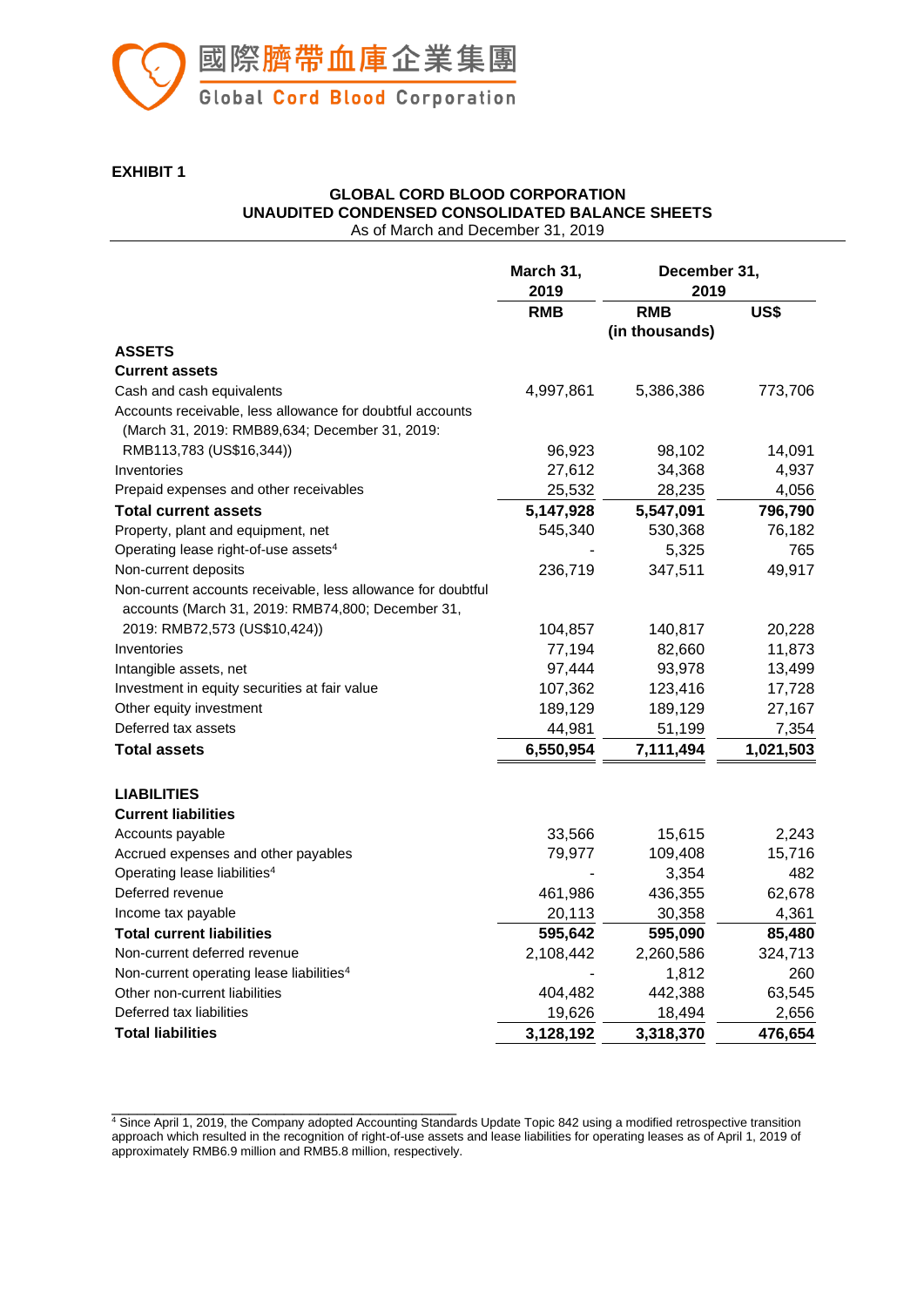

# **EXHIBIT 1 (Continued)**

# **GLOBAL CORD BLOOD CORPORATION UNAUDITED CONDENSED CONSOLIDATED BALANCE SHEETS**

As of March and December 31, 2019 - (continued)

|                                                        | March 31,<br>2019 | December 31,<br>2019             |           |  |
|--------------------------------------------------------|-------------------|----------------------------------|-----------|--|
|                                                        | <b>RMB</b>        | <b>RMB</b>                       | US\$      |  |
|                                                        |                   | (in thousands except share data) |           |  |
| <b>EQUITY</b>                                          |                   |                                  |           |  |
| <b>Shareholders' equity of Global Cord Blood</b>       |                   |                                  |           |  |
| Corporation                                            |                   |                                  |           |  |
| Ordinary shares                                        |                   |                                  |           |  |
| - US\$0.0001 par value, 250,000,000 shares authorized, |                   |                                  |           |  |
| 121,687,974 and 121,551,075 shares issued and          |                   |                                  |           |  |
| outstanding as of March 31 and December 31, 2019,      |                   |                                  |           |  |
| respectively                                           | 83                | 83                               | 12        |  |
| Additional paid-in capital                             | 2,101,582         | 2,101,582                        | 301,873   |  |
| Treasury stock, at cost (March 31 and December 31,     |                   |                                  |           |  |
| 2019: 136,899 shares, respectively)                    | (2,815)           | (2,815)                          | (404)     |  |
| Accumulated other comprehensive losses                 | (88, 738)         | (96, 538)                        | (13, 867) |  |
| Retained earnings                                      | 1,407,223         | 1,780,933                        | 255,816   |  |
| <b>Total equity attributable to Global Cord Blood</b>  |                   |                                  |           |  |
| Corporation                                            | 3,417,335         | 3,783,245                        | 543,430   |  |
| <b>Non-controlling interests</b>                       | 5,427             | 9,879                            | 1,419     |  |
| <b>Total equity</b>                                    | 3,422,762         | 3,793,124                        | 544,849   |  |
| <b>Total liabilities and equity</b>                    | 6,550,954         | 7,111,494                        | 1,021,503 |  |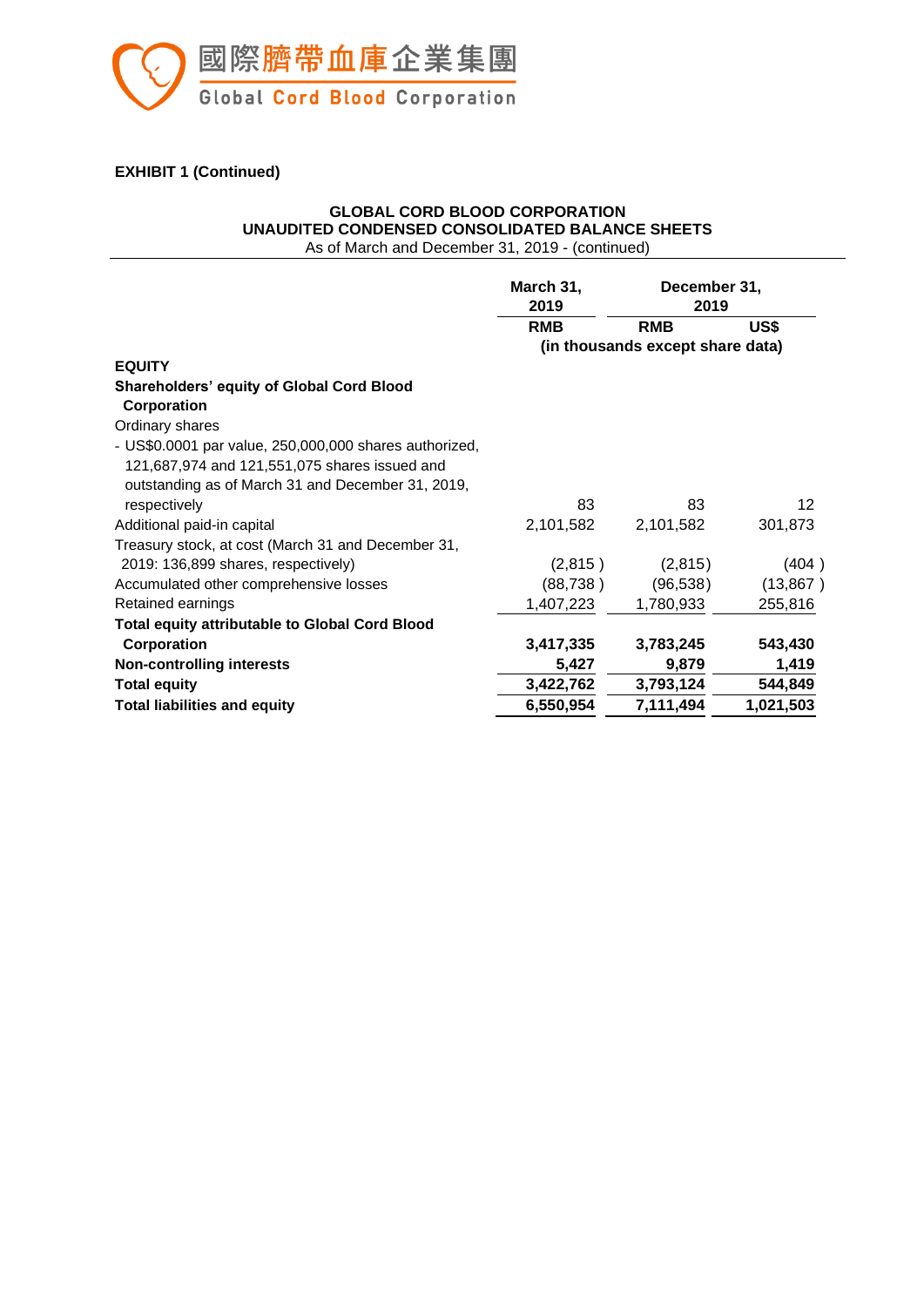

# **EXHIBIT 2**

#### **GLOBAL CORD BLOOD CORPORATION UNAUDITED CONDENSED CONSOLIDATED STATEMENTS OF COMPREHENSIVE INCOME**

For the Three Months and Nine Months Ended December 31, 2018 and 2019

|                                        | Three months ended December 31,      |            |           | Nine months ended December 31, |            |             |  |  |
|----------------------------------------|--------------------------------------|------------|-----------|--------------------------------|------------|-------------|--|--|
|                                        | 2018<br>2019                         |            |           | 2018<br>2019                   |            |             |  |  |
|                                        | <b>RMB</b>                           | <b>RMB</b> | US\$      | <b>RMB</b>                     | <b>RMB</b> | <b>US\$</b> |  |  |
|                                        | (in thousands except per share data) |            |           |                                |            |             |  |  |
| Revenues                               | 254,178                              | 334,733    | 48,082    | 735,103                        | 921,572    | 132,376     |  |  |
| Direct costs                           | (48, 231)                            | (51,606)   | (7, 413)  | (138, 652)                     | (145, 670) | (20, 924)   |  |  |
| <b>Gross profit</b>                    | 205,947                              | 283,127    | 40,669    | 596,451                        | 775,902    | 111,452     |  |  |
| <b>Operating expenses</b>              |                                      |            |           |                                |            |             |  |  |
| Research and development               | (3,672)                              | (6, 404)   | (920)     | (10,053)                       | (17, 504)  | (2,514)     |  |  |
| Sales and marketing                    | (64, 858)                            | (75, 936)  | (10,908)  | (167, 761)                     | (201, 453) | (28, 938)   |  |  |
| General and administrative             | (44, 822)                            | (47, 914)  | (6,882)   | (125, 834)                     | (147, 251) | (21, 152)   |  |  |
| <b>Total operating expenses</b>        | (113, 352)                           | (130, 254) | (18, 710) | (303, 648)                     | (366, 208) | (52, 604)   |  |  |
| <b>Operating income</b>                | 92,595                               | 152,873    | 21,959    | 292,803                        | 409,694    | 58,848      |  |  |
| Other (expenses)/income, net           |                                      |            |           |                                |            |             |  |  |
| Interest income                        | 7,168                                | 6,350      | 912       | 19,271                         | 19,072     | 2,740       |  |  |
| Foreign currency exchange losses       | (2)                                  | 26         | 4         | (77)                           | (164)      | (24)        |  |  |
| Change in fair value of equity         |                                      |            |           |                                |            |             |  |  |
| securities                             | (28, 385)                            | 8,047      | 1,156     | (68, 651)                      | 10,983     | 1,578       |  |  |
| Dividend income                        |                                      |            |           | 976                            | 507        | 73          |  |  |
| <b>Others</b>                          | 3,799                                | 4,515      | 649       | 2,984                          | 5,277      | 758         |  |  |
| Total other (expenses)/income,         |                                      |            |           |                                |            |             |  |  |
| net                                    | (17, 420)                            | 18,938     | 2,721     | (45, 497)                      | 35,675     | 5,125       |  |  |
| Income before income tax               | 75,175                               | 171,811    | 24,680    | 247,306                        | 445,369    | 63,973      |  |  |
| Income tax expense                     | (13, 410)                            | (25, 644)  | (3,684)   | (44, 855)                      | (67, 207)  | (9,654)     |  |  |
| Net income                             | 61,765                               | 146,167    | 20,996    | 202,451                        | 378,162    | 54,319      |  |  |
| Net income attributable to             |                                      |            |           |                                |            |             |  |  |
| non-controlling interests              | (405)                                | (1, 154)   | (166)     | (2, 435)                       | (4, 452)   | (638)       |  |  |
| Net income attributable to             |                                      |            |           |                                |            |             |  |  |
| <b>Global Cord Blood Corporation's</b> |                                      |            |           |                                |            |             |  |  |
| shareholders                           | 61,360                               | 145,013    | 20,830    | 200,016                        | 373,710    | 53,681      |  |  |
|                                        |                                      |            |           |                                |            |             |  |  |
| Earnings per share:                    |                                      |            |           |                                |            |             |  |  |
| Attributable to ordinary shares        |                                      |            |           |                                |            |             |  |  |
| - Basic                                | 0.51                                 | 1.19       | 0.17      | 1.66                           | 3.07       | 0.44        |  |  |
| - Diluted                              | 0.51                                 | 1.19       | 0.17      | 1.65                           | 3.07       | 0.44        |  |  |
|                                        |                                      |            |           |                                |            |             |  |  |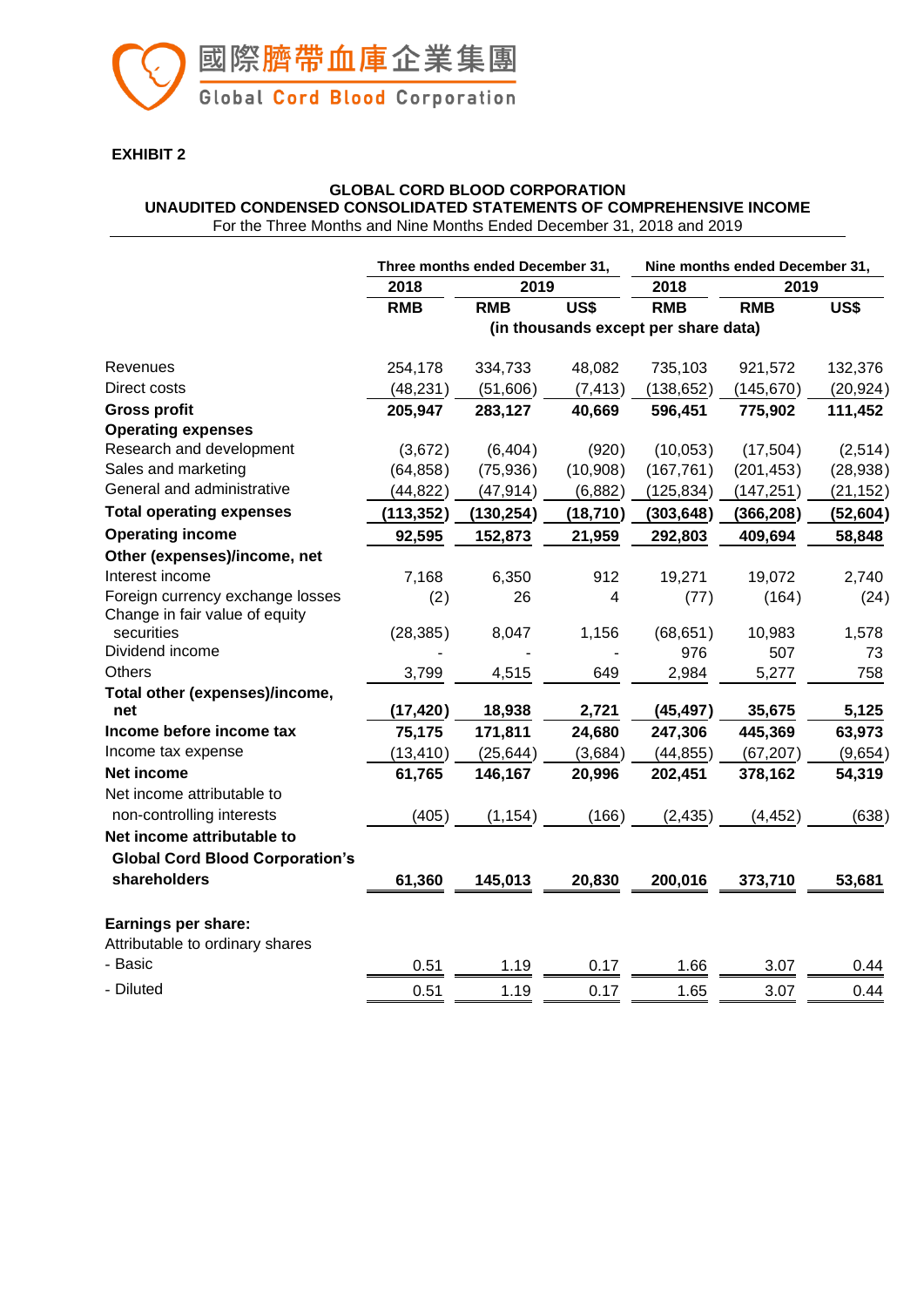

# **EXHIBIT 2 (Continued)**

# **GLOBAL CORD BLOOD CORPORATION**

# **UNAUDITED CONDENSED CONSOLIDATED STATEMENTS OF COMPREHENSIVE INCOME**

For the Three Months and Nine Months Ended December 31, 2018 and 2019 - (continued)

|                                                                                                 | Three months ended December 31. |            |                        | Nine months ended December 31. |            |          |
|-------------------------------------------------------------------------------------------------|---------------------------------|------------|------------------------|--------------------------------|------------|----------|
|                                                                                                 | 2018                            | 2019       |                        | 2018                           | 2019       |          |
|                                                                                                 | <b>RMB</b>                      | <b>RMB</b> | US\$<br>(in thousands) | <b>RMB</b>                     | <b>RMB</b> | US\$     |
| Other comprehensive income/(loss),<br>net of nil income taxes<br>- Foreign currency translation |                                 |            |                        |                                |            |          |
| adjustments                                                                                     | 828                             | (30, 953)  | (4, 447)               | 38,305                         | (7,800)    | (1, 120) |
| <b>Comprehensive income</b>                                                                     | 62,593                          | 115,214    | 16,549                 | 240,756                        | 370,362    | 53,199   |
| Comprehensive income attributable to                                                            |                                 |            |                        |                                |            |          |
| non-controlling interests                                                                       | (405)                           | (1, 154)   | (166)                  | (2, 435)                       | (4, 452)   | (638)    |
| <b>Comprehensive income</b><br>attributable to Global Cord Blood                                |                                 |            |                        |                                |            |          |
| <b>Corporation's shareholders</b>                                                               | 62,188                          | 114,060    | 16,383                 | 238,321                        | 365,910    | 52,561   |